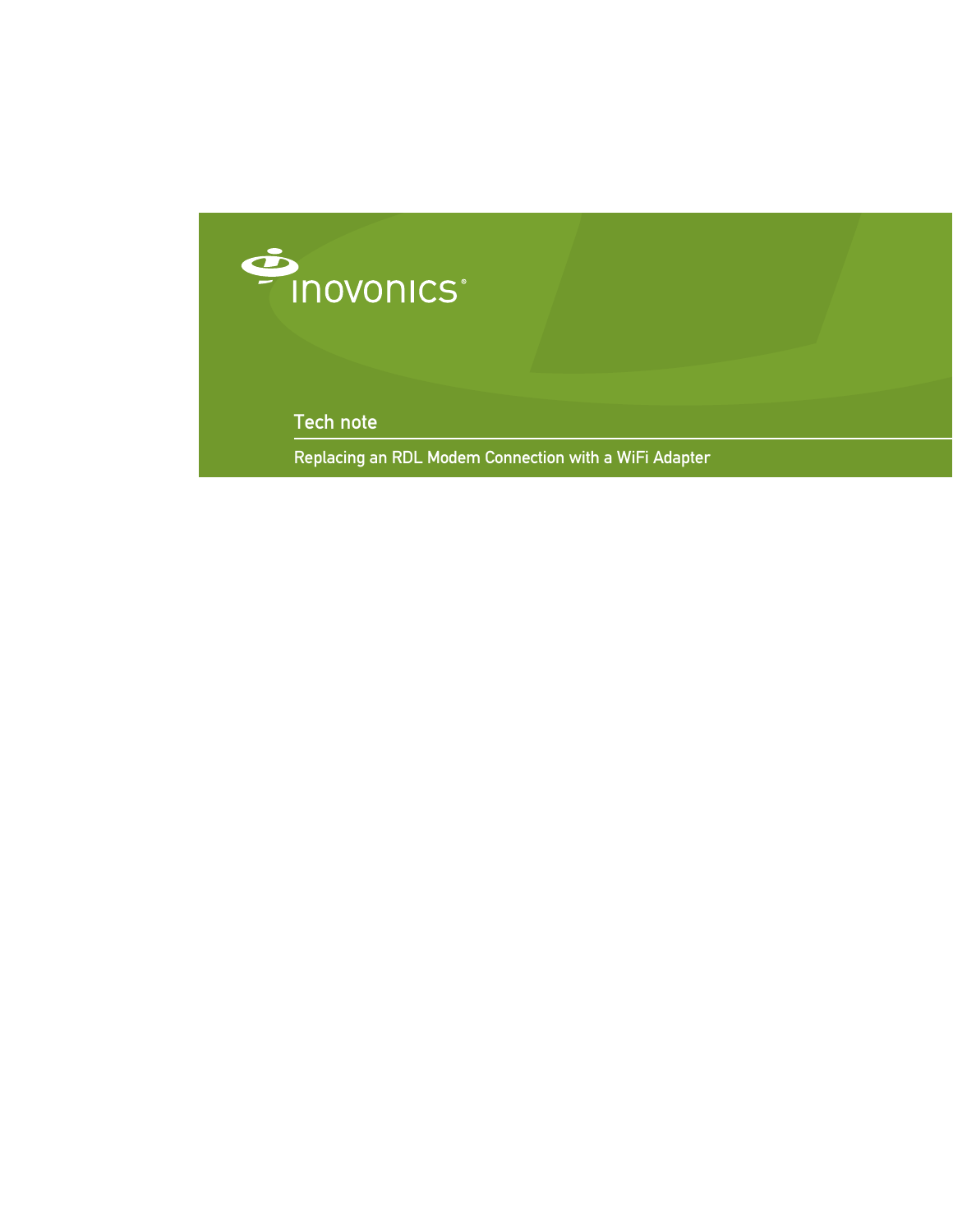## **Introduction**

In certain properties, connecting an RDL8500 via Ethernet may not be possible, resulting in the need to use a plain old telephone system (POTS) line with a modem. This connectivity method may not provide the reliability needed to ensure the timely capture of reads data for utility billing purposes. For such sites, the use of an IOGEAR Universal WiFi N Adapter GWU627 can enable the utility billing provider to replace POTS with an IP connection.

This tech note provides the procedure for replacing an RDL8500 modem connection with an IOGEAR Universal WiFi N Adapter GWU627. Inovonics has certified that this WiFi adapter will successfully enable an RDL8500 to establish an IP connection to TapWatch3, and sync with the cloud-based TapWatch application. Customers interested in using this WiFi adapter should become familiar with the manufacturer's literature to ensure they understand its operation, optimal operating environment and warranty details.

Other WiFi adapters may yield similar results but have not been certified by Inovonics. Customers interested in using other WiFi adapters should test the hardware to ensure suitability for their applications.

## **Contact Information**

For questions, contact Inovonics technical support:

- E-mail: support@inovonics.com.
- Phone: (800) 782-2709; (303) 939-9336.

## **Materials Needed**

- IOGEAR Universal WiFi N Adapter GWU627.
- Internet connection with a minimum of 512kbps up and down, and no filtering or proxying of HTTPS outgoing connections.
- Inovonics RDL8500.
- Computer (PC or laptop).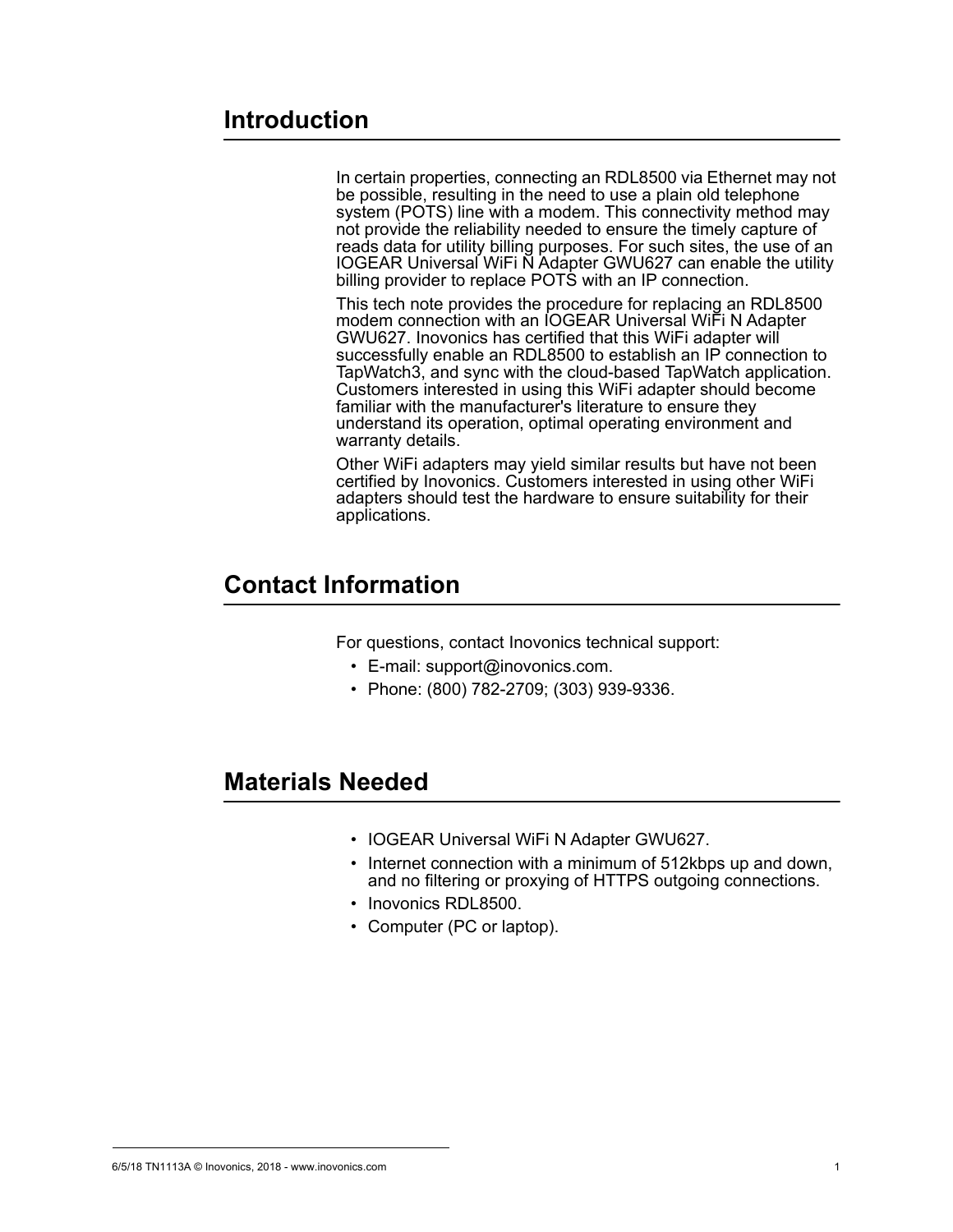## **To Connect your TapWatch Gateway Using WiFi**

- **1.** Ensure the availability of a WiFi signal where you plan to install the RDL8500.
- **2.** Download the latest driver at https://www.iogear.com/support/ dm/driver/GWU627.
- **3.** Disconnect your computer from the Internet (Ethernet, WiFi, cellular)
- **4.** Refer to the documentation at https://www.iogear.com/product/ GWU627/ to configure the adapter to a local WiFi network.
- **5.** Plug the WiFi adapter into your computer's USB and Ethernet ports.
- **6.** Open you computer's control panel and change the local area connection to 192.168.1.3.
- **7.** Open a browser and direct it to http://192.168.1.252/home.asp.
- **8.** Click "Sitesurvey" to discover a list of WiFi SSIDs.
- **9.** Select the desired WiFi connection.
- **10.** Enter the WiFi password.
- **11.** Click "Connect".
- **12.** Wait for the "Connect successfully!" message.
	- If you don't receiver the "Connect successfully!" message, try again. This may take several attempts
- **13.** Click "OK".
- **14.** Click "Status".
- **15.** Click "Firmware Upgrade" to install the latest driver.
- **16.** Open your computer's control panel and change local area connection back to "Obtain an IP address."
- **17.** When you are able to browse the web, unplug the WiFi adapter from your computer's USB and Ethernet ports.
- **18.** Connect the RDL8500 to the cloud proxy per the *RDL8500 Remote Data Logger Installation Instructions* available at inovonics.com.
- **19.** Unplug the RDL8500 from power and modem.
- **20.** Plug the WiFi adapter into power.